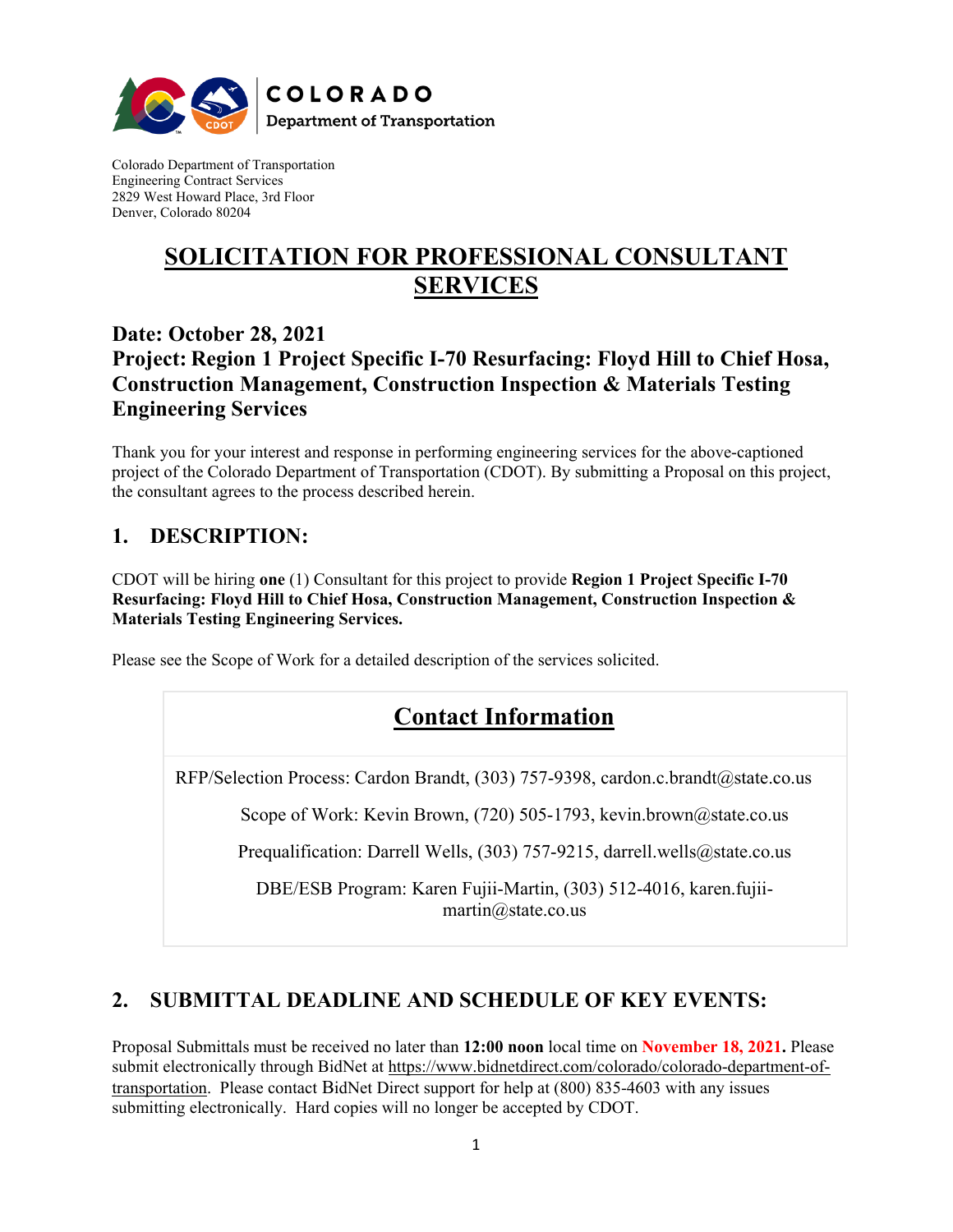

**Proposers are required to meet the date set for the submission and interviews, if applicable. Failure to meet these dates will result in the Proposal being considered non-responsive.**

# **KEY EVENTS SCHEDULE**

| <b>PUBLIC NOTICE PHASE</b>         |                   |
|------------------------------------|-------------------|
| <b>First Advertisement</b>         | 10/28/2021        |
| Second Advertisement               | 11/4/2021         |
| Third Advertisement                | 11/11/2021        |
| Submit Proposal                    | 11/18/2021 (12PM) |
| <b>SELECTION PHASE</b>             |                   |
| Panel Meeting*                     | 12/1/2021         |
| Chief Engineer Selection/Approval  | 12/7/2021         |
| Notification                       | 12/7/2021         |
| <b>SELECTION PHASE</b>             |                   |
| Fee Negotiation                    | 12/10/2021        |
| Submit Contract Compliance Package | 12/21/2021        |
| Audit Completed                    | 12/28/2021        |
| <b>FINAL CONTRACT PHASE</b>        |                   |
| <b>Contract Approval/Execution</b> | 1/21/2022         |

\* If option to interview is exercised, interviews will be scheduled approximately 2 weeks after the panel meeting, and all subsequent dates will be moved back by 2 weeks.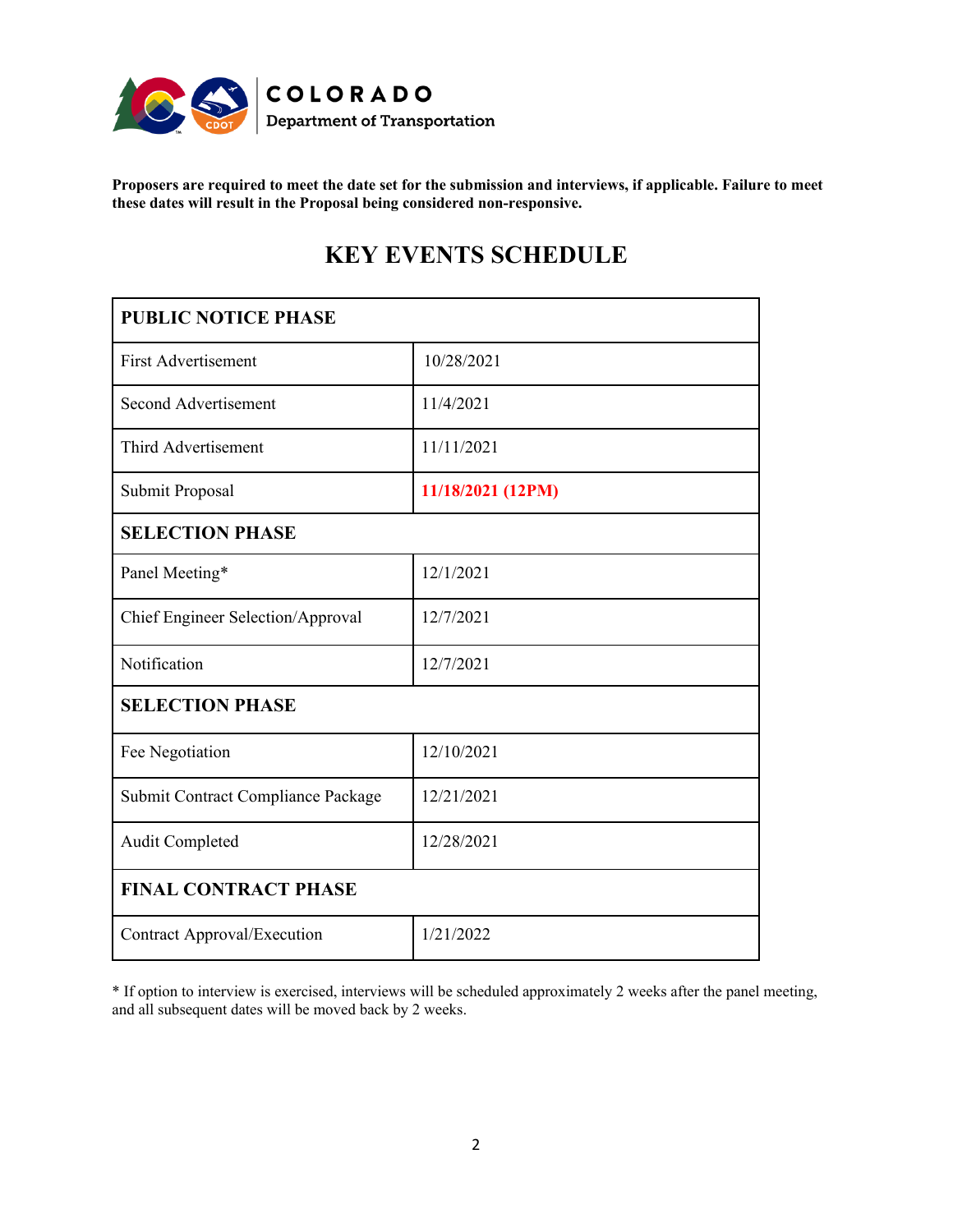

# **3. SPECIAL REQUIREMENTS:**

All respondents accept the conditions of this Request for Proposal (RFP), including, but not limited to, the following:

A. Prequalification: All parties (Prime and Sub Consultants) submitting as a team member on a proposal must be prequalified at least seven calendar days prior to the Proposal submittal date. Pre-qualification must be done annually. The recommended disciplines based on the scope of work: Construction Management (MC) and Material Testing (MT).

B. Master Pricing Agreement: All Consultants and subconsultants must have a valid Master Pricing Agreement (MPA) with CDOT prior to award of contract.

C. Late Proposals: Any proposal received by CDOT after the time specified in **Section 2 Key Events Schedule** shall be considered late and will be rejected. No late proposals will be accepted for this project.

D. Non-Responsive Proposals: CDOT reserves the right to reject any or all proposals. Proposals that do not meet the Minimum Proposal Requirements listed in **Section 4** will be rejected as non-responsive.

E. Consultant Costs: Except for provided in **Section 7** of this document no reimbursement will be made by CDOT for any costs related to the preparation of the Proposal, required documentation, interviews, presentations, discussions, and/or any related activities. These costs are the sole responsibility of the Proposer. CDOT shall not be liable for any costs incurred by respondents in the preparation of submittals and proposals, nor in costs related to any element of the selection and contract negotiation process.

F. Interviews: Optional. CDOT may hold interviews for this consultant selection. From those firms submitting a Proposal, CDOT will short-list three firms and will make the final selection from the highest scoring firms, including interview scores if the option is exercised.

G. Licensure: All work is to be performed under the direction and supervision, as appropriate to the task, of a Colorado-Licensed Professional Engineer, Architect, or Land Surveyor as required by the Colorado Department of Regulatory Agencies. For additional guidance, please see: [https://www.colorado.gov/pacific/dora/AES\\_Laws.](https://www.colorado.gov/pacific/dora/AES_Laws)

H. Self-Performed Work: To be a Prime Consultant on a contract and per 49CFR part 26 and administration of DOT assisted contracts, the Prime Consultant is required to provide at least 30% of the work themselves.

I. CDOT Policy Directive 23 – Consultant Utilization for Design and Construction: The firm that performed final design services and any consultants (prime or sub) team members that performed more than 20% of the work, will not be allowed to submit a proposal for construction management services unless the Chief Engineer has waived the policy for the project.

J. Method of Payment: Cost Plus Fixed Fee (CPFF) method of payment shall be used for all Task Order work **unless** (1) the nature of the work directed is appropriate to Specific Rate of Pay (SROP)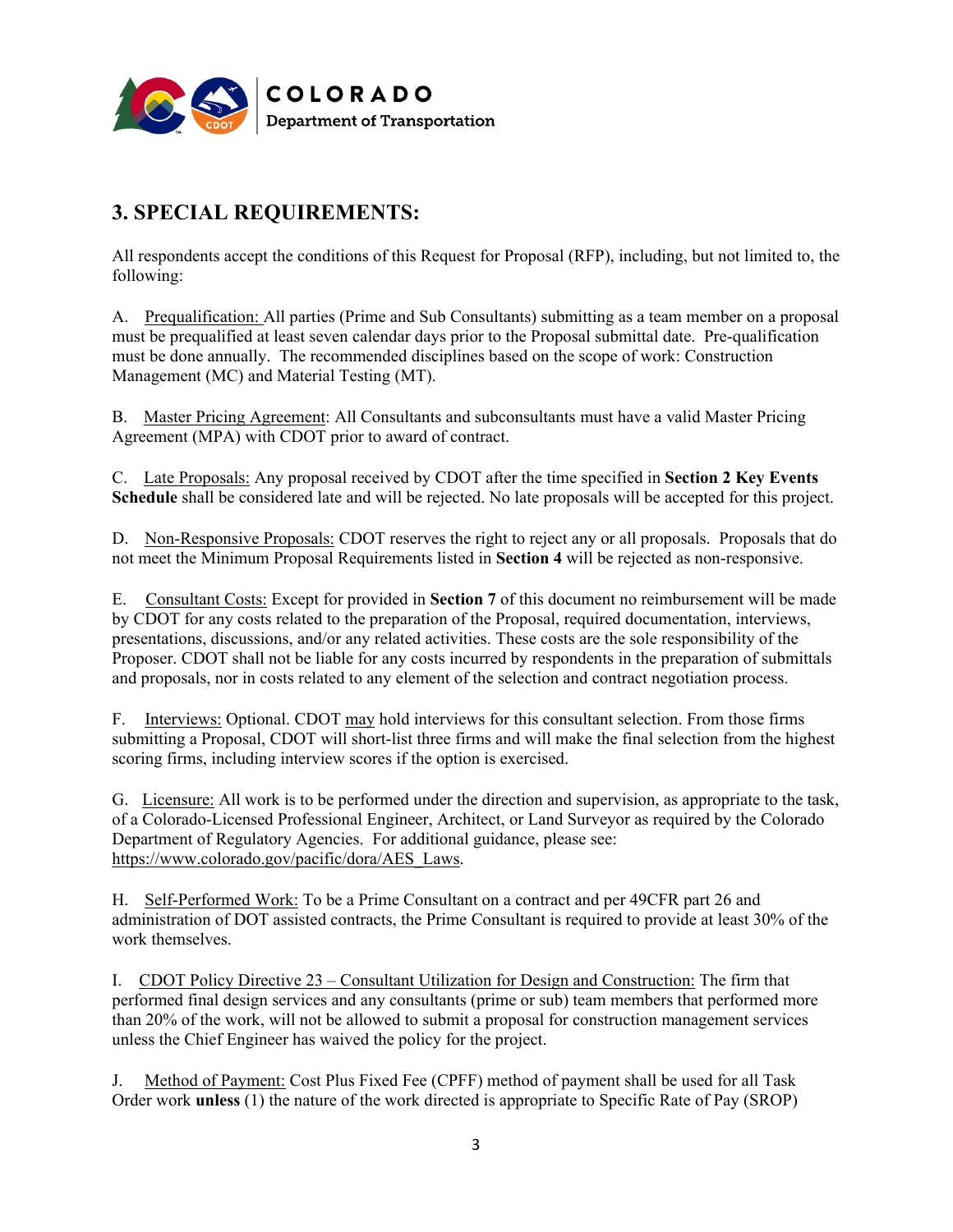

payment method (such as construction management services, research & development, and staffing support services); (2) the payment method is approved by the CDOT Project Manager and Contracting Officer; and (3) the payment method is reflected in the Task Order Proposal at the time of execution.

K. Software Requirements: All consultants are required (where applicable) to use the following software packages, which are currently used by CDOT:

- (i) LIMS
- (ii) Microsoft Project or Primavera
- (iii) ProjectWise (a/k/a ProjectWise Explorer)/ProjectWise Cloud
- (iv) B2GNow System for DBE/ESB tracking and prompt payment
- (v) LCP Tracker for approval of certified payrolls
- (vi) Site Manager
- (vii)Adobe Acrobat or Bluebeam
- (viii)Google Drive or other cloud sharing application

L. Non-discrimination: The Consultant, with regard to the work performed by it during the contract term, will not discriminate on the grounds of race, color, or national origin in the selection and retention of subconsultants, including procurement of materials and leases of equipment. The Consultant will not participate either directly or indirectly in the discrimination prohibited by the Acts and the Regulations, including employment practices when the contract covers any activity, project, or program set forth in Appendix B of 49 CFR Part 21.

M. Civil Rights Act of 1964 Title VI: CDOT, in accordance with the provisions of Title VI of the Civil Rights Act of 1964 (78 Stat. 252, 42 US.C. §§ 2000d to 2000d-4) and the Regulations, hereby notifies all bidders that it will affirmatively ensure that for any contract entered into pursuant to this advertisement, disadvantaged business enterprises will be afforded full and fair opportunity to submit bids in response to this invitation and will not be discriminated against on the grounds of race, color, or national origin in consideration for an award.

N. Conflict Disclosures: The Proposer will include a full disclosure of all potential organizational conflicts of interest in the Proposal. By submitting its Proposal, each Proposer agrees that, if an organizational conflict of interest is thereafter discovered, the Proposer will make an immediate and full written disclosure to CDOT that includes a description of the action that the Proposer has taken or proposes to take to avoid or mitigate such conflicts.

O. Open Records Act Notice: Except for consultant audit and Master Pricing Agreement information, all records, documents, drawings, plans, specifications, and other materials relating to the conduct of CDOT business, including materials submitted by Proposers in response to this solicitation, are subject to the provisions of the Colorado Open Records Act (C.R.S. 24-72-201, et seq) and any other laws and regulations applicable to the disclosure of documents submitted under this RFP. Such laws govern CDOT's use and disclosure of records. Please see CDOT Policy Directive 508.2 for guidance.

Each Proposer is advised to contact its own legal counsel concerning the Colorado Open Records Act, other applicable laws, and their application to the Proposer's own circumstances.

In the event of litigation concerning the disclosure of any materials submitted by the Proposer. CDOT's sole involvement will be as a stakeholder retaining the material until ordered by a Court, and the Proposer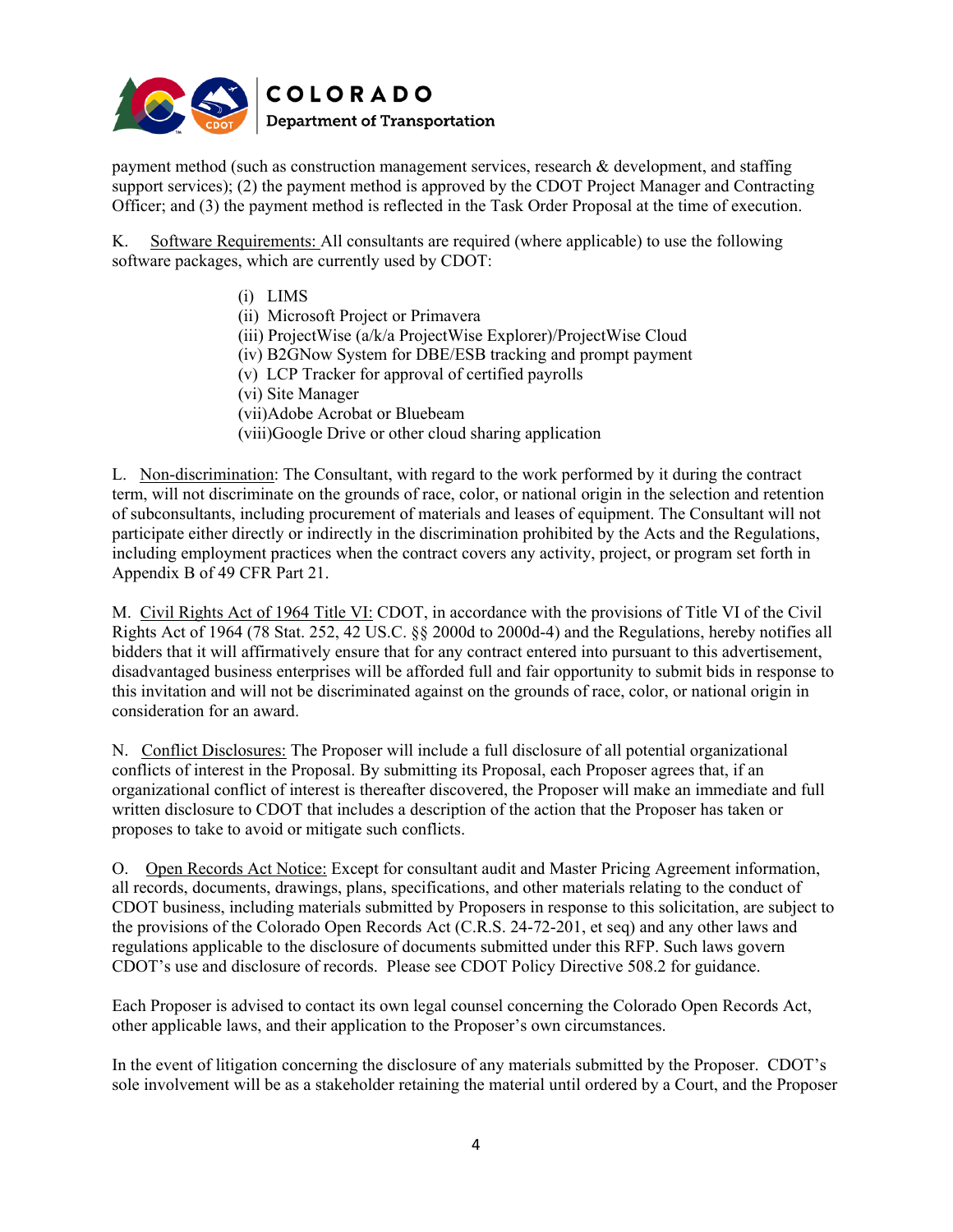

shall be responsible for otherwise prosecuting or defending any action concerning the materials at its sole expense and risk.

All submittals will become the property of CDOT, will not be returned, and will be disposed of according to Department policies. Successful proposals will be considered part of the contract document after award.

Automatic redactions: not applicable.

P. Consultant Assurance: By submitting a proposal for this contract, the Consultant agrees to the following assurance: The consultant, sub recipient, or subcontractor shall not discriminate on the basis of race, color, national origin, or sex in the performance of this Contract. The Consultant shall carry out applicable requirements of 49 CFR Part 26 in the award and administration of DOT-assisted contracts. Failure by the Consultant to carry out these requirements is a material breach of this Contract, which may result in the termination of this Contract or such other remedy as CDOT deems appropriate, which may include, but is not limited to: withholding monthly progress payments; assessing sanctions; liquidated damages; and/or disqualifying the Consultant from future bidding as non-responsible.

Q. Prompt Payment: Payments to all Subconsultants shall be made within seven (7) days of receipt of payment from CDOT or no later than ninety (90) days from the date of the submission of a complete invoice from the Subconsultant, whichever occurs first. If the Consultant has good cause to dispute an amount invoiced by a Subconsultant, the Consultant shall notify CDOT no later than the required date for payment. Such notification shall include the amount disputed and justification for the withholding. The Consultant shall maintain records of payment that show amounts paid to all Subconsultants. Good cause does not include failure to timely submit an invoice to CDOT or to deposit payments made. The Consultant shall electronically submit prompt payment audit reports to CDOT by the fifteenth  $(15<sup>th</sup>)$  of each month through the B2GNow software. If no payment has been made, the Consultant shall document this in the prompt payment audit report.

R. Subcontract Terms: The assurance provided in section (P) and the prompt payment terms outlined in Section Q shall be included in all subcontracts or other agreements for the performance of work on the contract.

S. Electronic Signatures: CDOT utilizes DocuSign for contract execution and all subsequent contracting documents. For additional guidance, please see: [https://www.colorado.gov/pacific/osc/electronic](https://www.colorado.gov/pacific/osc/electronic-signature-contracts-and-grants)[signature-contracts-and-grants.](https://www.colorado.gov/pacific/osc/electronic-signature-contracts-and-grants)

## **4. MINIMUM PROPOSAL REQUIREMENTS**

As indicated in the advertisements, notice is hereby given to all interested parties that all firms will be required to meet minimum requirements to be considered for these projects. To be considered as qualified and responsive, interested firms shall have, as a minimum:

A. Submitted their Proposal by 12:00 PM (Noon) on the date shown in **Section 2.**

B. Be pre-qualified with the CDOT Engineering Contract Services within 7 days of the submittal deadline as shown in **Section 2**. Note: Federal and State regulations require certification by prospective participants (including contractors, subcontractors, and principals) as to current history regarding debarment, eligibility, indictments, convictions, or civil judgments.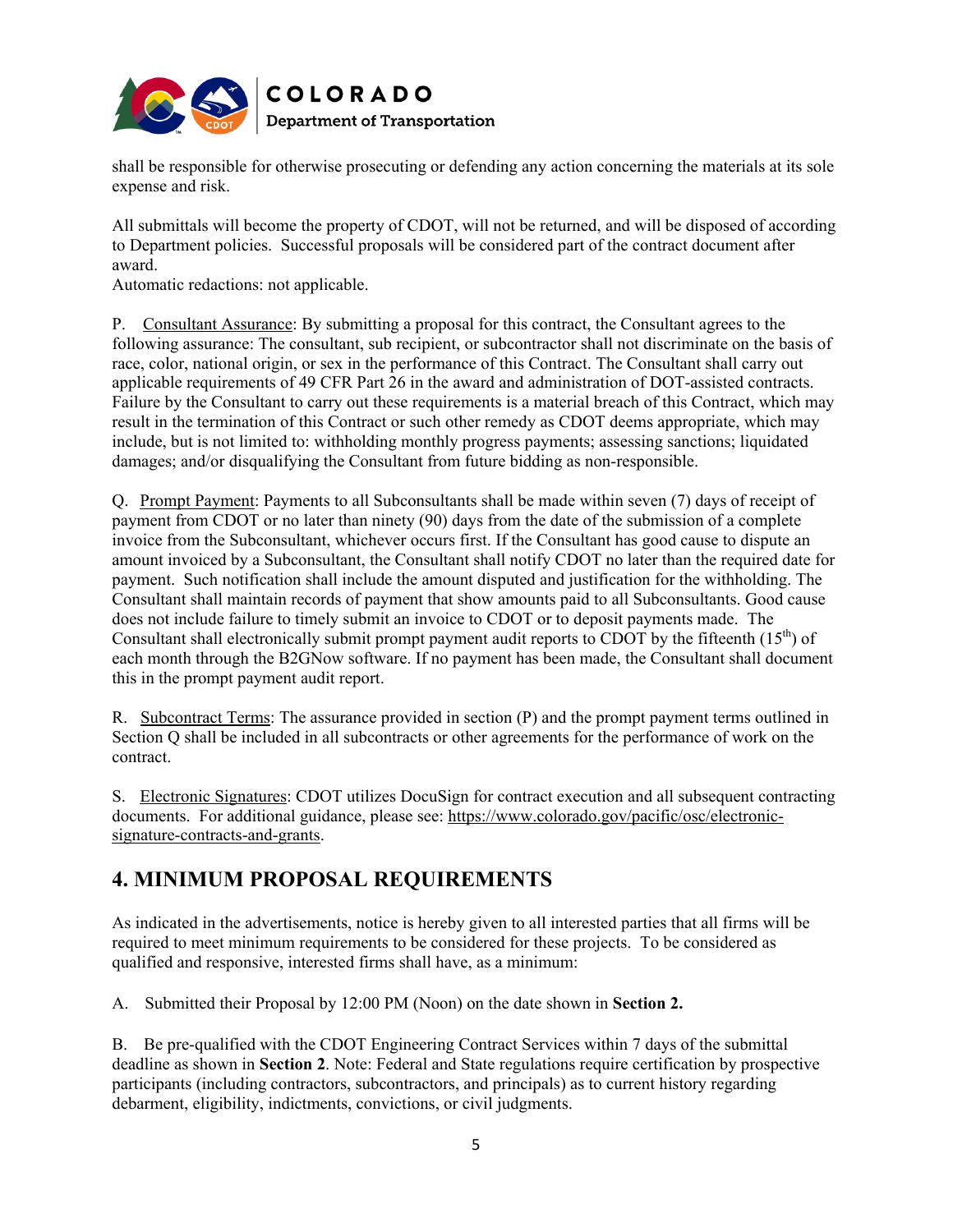

C. Certified that the information and data submitted is true and complete to the best knowledge of the individual signing the cover letter.

D. Included all of the Proposal Submittal sections and adhered to all page limits listed in **Section 6.1.**

# **5. CDOT'S SELECTION PROCESS:**

The Contracting Officer transmits the Proposal package to each panel member through the Salesforce platform. The package includes:

- **Proposal Scoring Guidelines**
- Draft Scope of Work
- □ Proposal for each Consultant

#### Proposal Scoring Activity

Prior to the selection panel meeting the following occurs:

- o Every panel member scores every Proposal independently. (90%)
- o The Civil Rights & Business Resource Center (CRBRC) scores the Affidavit of Small Business Participation in the Proposal for small business participation. (10%)

#### Selection or Short-list Panel Meeting (90%)

A selection panel meeting is held to compile scores and discuss the panel member's evaluations of the consultant's Proposal based on the following criteria:

- **Project Team 45%**
- $\Box$  Firm Capability 15%
- $\Box$  Approach 30%

#### Small Business Participation (10%)

The CRBRC scores the Proposal based on a variety of factors pertaining to small business participation and contract compliance oversight. This is a PS contract and the CRBRC will score the Proposal according to the rubric outlined in Section 7 below.

#### Selection Panel Meeting

The selection panel reaches a consensus ranking of either the selected firm, if there is not going to be an optional presentation and interview phase, or the short list of firms (minimum of the top 3 qualified consultants), if there is going to be a presentation and interview phase.

#### Presentation and Interview Selection Panel Meeting

If the panel elects to exercise their option to interview the short-listed teams, the short-listed firms will have approximately two weeks to prepare their presentation for their interview with the selection panel. The purpose this meeting is to allow consultants time to present their analysis of the project and to allow the panel time to clarify the consultant's qualifications in a question and answer session.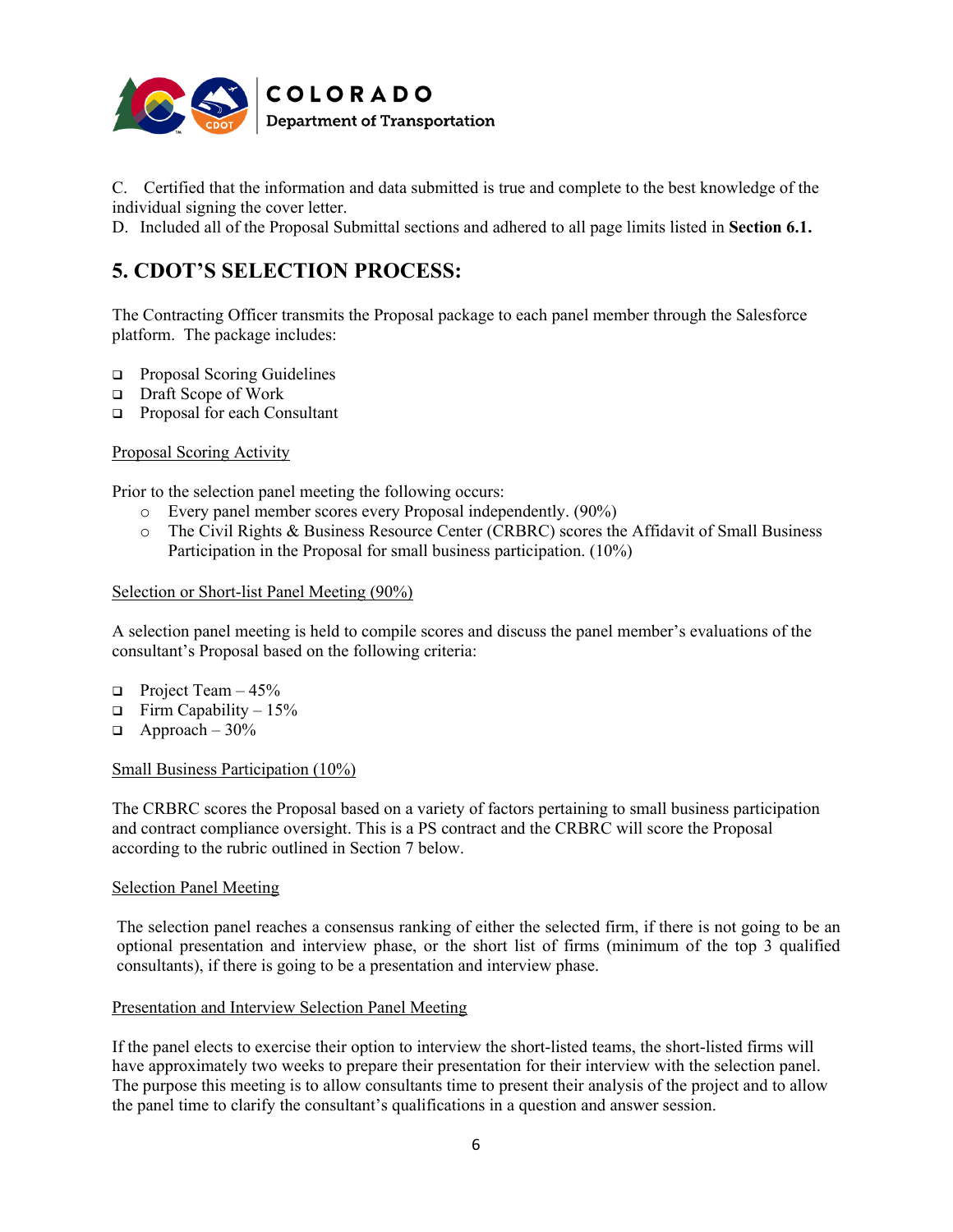

In selections including an Interview Phase, the interview scores count for 20% of the overall score. Other scoring factors from the pre-shortlist evaluation and the shortlist meeting are adjusted accordingly.

#### Final Selection

In making the final selection recommendation to the Chief Engineer, the panel reaches consensus on the ranking of the selected firm(s). The panel provides its recommendation to the Contracting Officer, who obtains the concurrence of CDOT's Contract Administrator. Then the Contracting Officer provides selection documentation, including the board's ranking, to the Chief Engineer for approval. The Chief Engineer's approval is necessary before proceeding with selection notification.

### **6. PROPOSAL INSTRUCTIONS:**

### **A. SECTIONS**

- 1. Cover or Introductory Letter **(**1 page limit 8 1/2 x 11 paper)
- 2. Statement of Interest **(**3 page limit, 8 1/2 x 11 paper)
- 3. Approach Section **(**2 page limit 8 1/2 x 11 paper)
- 4. Prequalification Letter **(**1 page limit 8 1/2 x 11 paper)
- 5. Small Business Participation Narrative Section **(**1 Page limit 8 1/2 x 11 paper)
- 6. Small Business Participation Affidavit Form (No page limit, 8 1/2 x 11 paper)
- 7. Resumes (6 page limit  $8\frac{1}{2} \times 11$  paper)

### **B. COVER OR INTRODUCTORY LETTER**

1. Address the cover or introductory letter to the Contracting Officer:

Cardon Brandt, Contracting Officer 2829 West Howard Place, 3rd Floor Denver, Colorado 80204

- 2. Include the following elements of information in the letter as a minimum and highlight these items in bold letters.
	- a) The name of the contract opportunity/RFP to which you are responding.
	- b) Project number and project location, if applicable.
	- c) Certification that the information and data submitted is true and complete to the best knowledge of the individual signing the letter.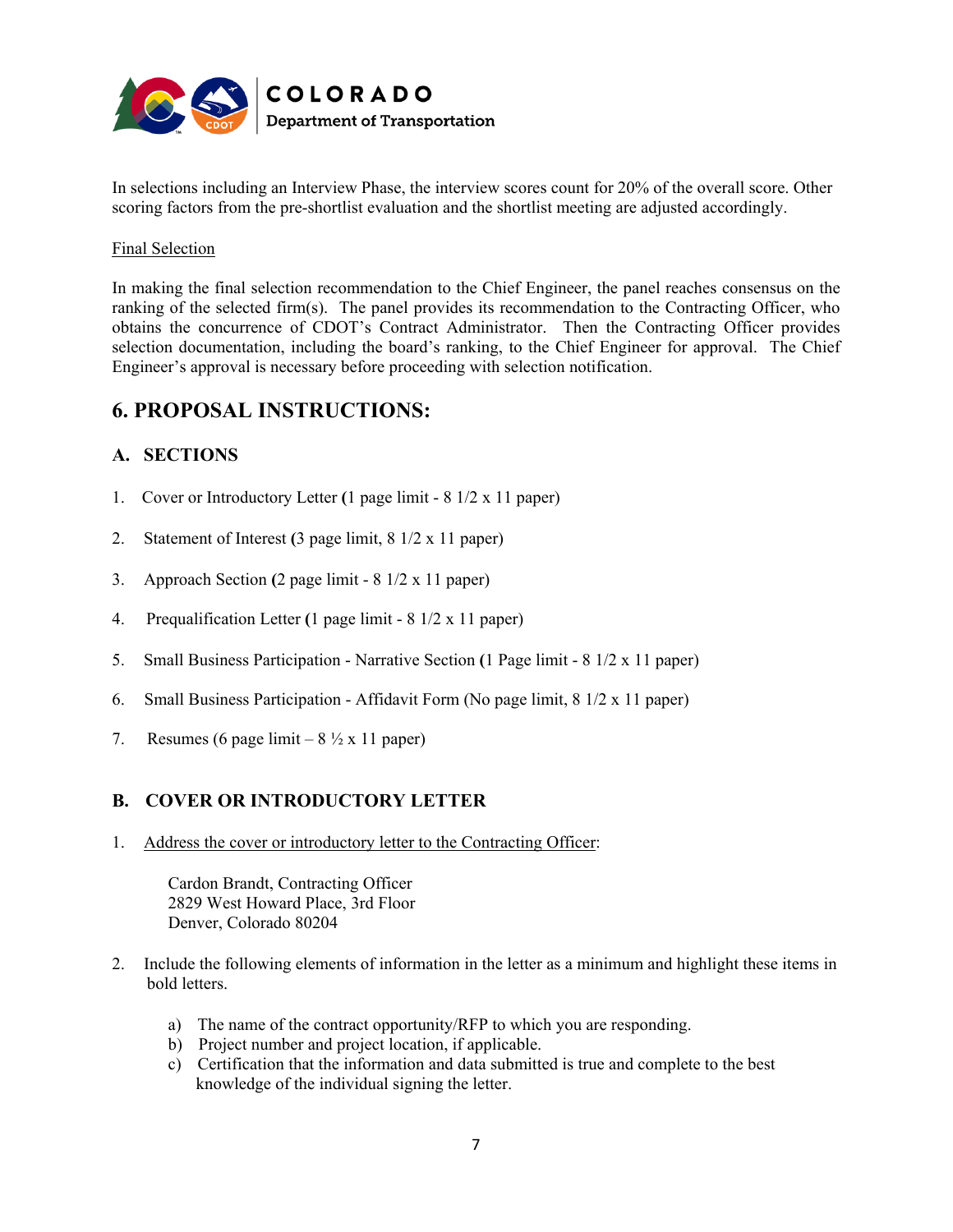

- d) Name, telephone number, e-mail address and fax number of the individual to contact regarding the submittal.
- e) CDOT requires signature by an authorized principal, partner, or officer of the firm.
- 3. No substantive information shall be included in the cover letter. Information provided in cover letters will be used for responsiveness review only and shall not be scored by the evaluation panel.

### **C. PROJECT TEAM**

- 1. The following outline is to aid you in preparing your Proposal. Your responses to the elements of this outline should demonstrate the knowledge and expertise your team brings to the project.
	- a) Project Team
		- (1) Identify your:
			- a. Project Principal
			- b. Project Engineer
			- c. Senior Inspector
			- d. Inspectors
			- e. Sub-consultants, Vendors/Suppliers

(2) Present a brief discussion regarding how the team's qualifications and experience relate to the Scope of Work. Please be specific in identifying projects each team member has been a part of and specifically what their role was on that project.

- (3) Include the following:
	- a. Principal's level of involvement in the project(s)
	- b. Qualifications and relevant individual experience of prime and subconsultants
	- c. Unique knowledge of team members related to the Scope of Work
	- d. Commitment of time by identifying any projects that the key staff members will be involved with concurrently and time committed to each project
	- e. Length of time with the firm for each key team member
	- f. Experience on similar projects as a team

#### b) Firm (Prime) Capability

(1) Address the firm's size and the disciplines of technical staff.

(2) Include the firm's relevant experience and accomplishments as a Prime Consultant that were are not listed in the project team section.

(3) Indicate the Consultant's availability to do the project concurrent with existing and projected workloads.

(4) Describe how the firm will support their field personnel,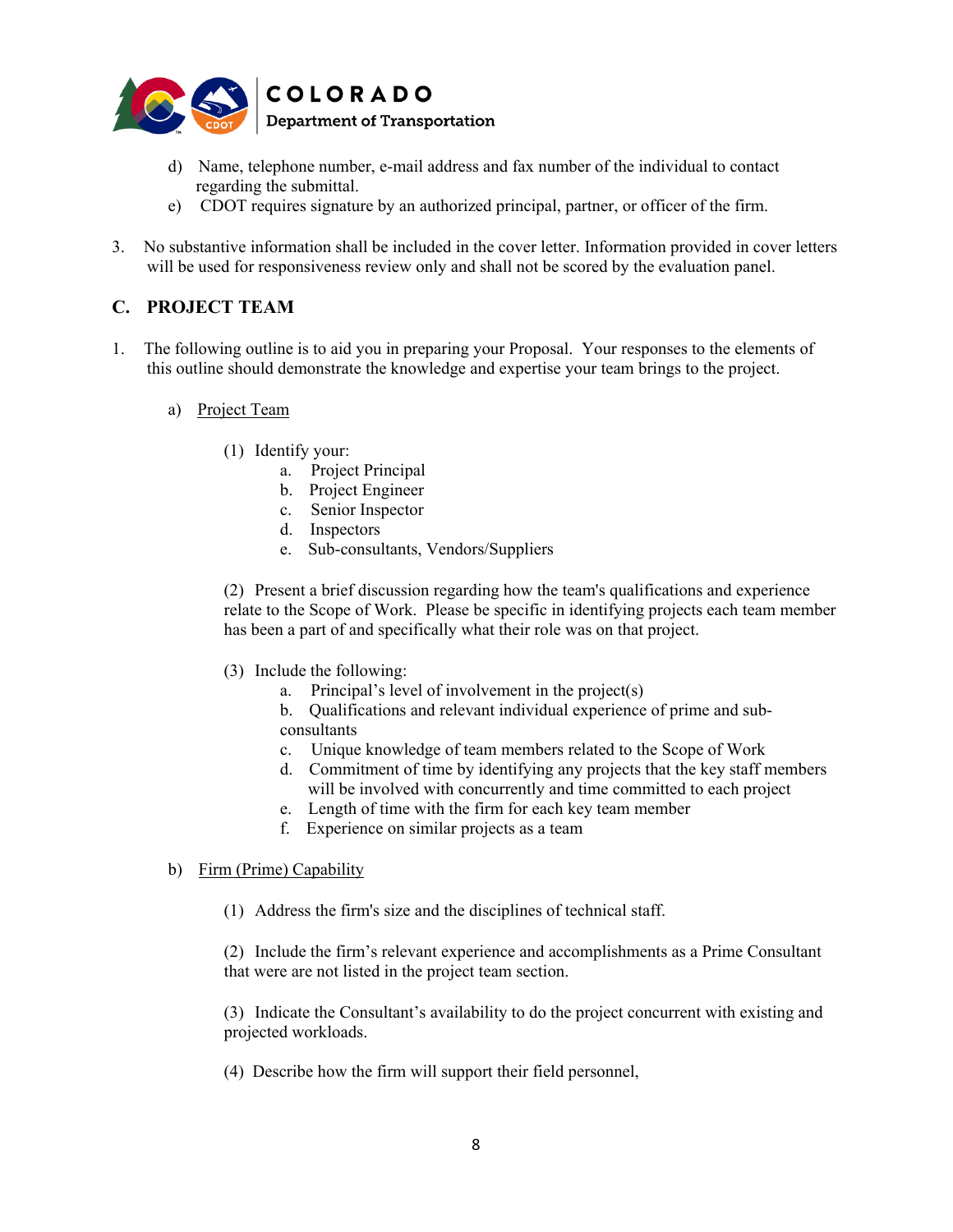

- (5) Consider including the following:
	- a. Information on the sub-consultant's role
	- b. The sub-consultants function and integration into the team
	- c. Match of personnel to the existing and future workload
	- e. Succession planning

### **D. APPROACH**

1. Address the team's approach to the type(s) of services as described in the attached Scope of Work. Give examples of the ways the project management of a construction project of this scope will be delivered.

### **E. PREQUALIFICATION LETTER**

1. Submit CDOT's prequalification letter that contains the expiration date of prequalification.

### **E. SMALL BUSINESS PARTICIPATION**

- 1. Include detailed narrative of items of scoring criteria on one page limit. For more information, see **Section 7, III** below.
- 2. Affidavit of Small Business Participation: For more information, see **Section 7, II** below. Will not count against the page limit.
- 3. Letters of intent and/or proof of certification are no longer required to be submitted with the proposal. Letters of intent and PCWs will be required at task order level.
- 4. The Professional Services Good Faith Efforts Report, if applicable, will not count against the page limit.
- 5. DBE goal will be set if the contract is entirely state funded.
- 6. The DBE Goal for this project is: 6%.
- 7. Other Professional Services forms for contract can be found at: <https://www.codot.gov/business/civilrights/compliance/prof-services>
- 8. Contact Karen Fujii-Martin at 303-512-4016 or [karen.fujii-martin@state.co.us](mailto:karen.fujii-martin@state.co.us) with questions regarding the small business section or B2GNow software system.

### **7. DISADVANTAGED BUSINESS ENTERPRISE (DBE) & EMERGING SMALL BUSINESS (ESB) REQUIREMENTS**

- 1. The following documents are hereby incorporated by reference into **Section 7** of this RFP document depending on the type of contract to be awarded as indicated in **Section 1**, above:
	- a. For Project Specific and Program Specific contracts: <https://www.codot.gov/business/civilrights/compliance/prof-services/ps-pgs>